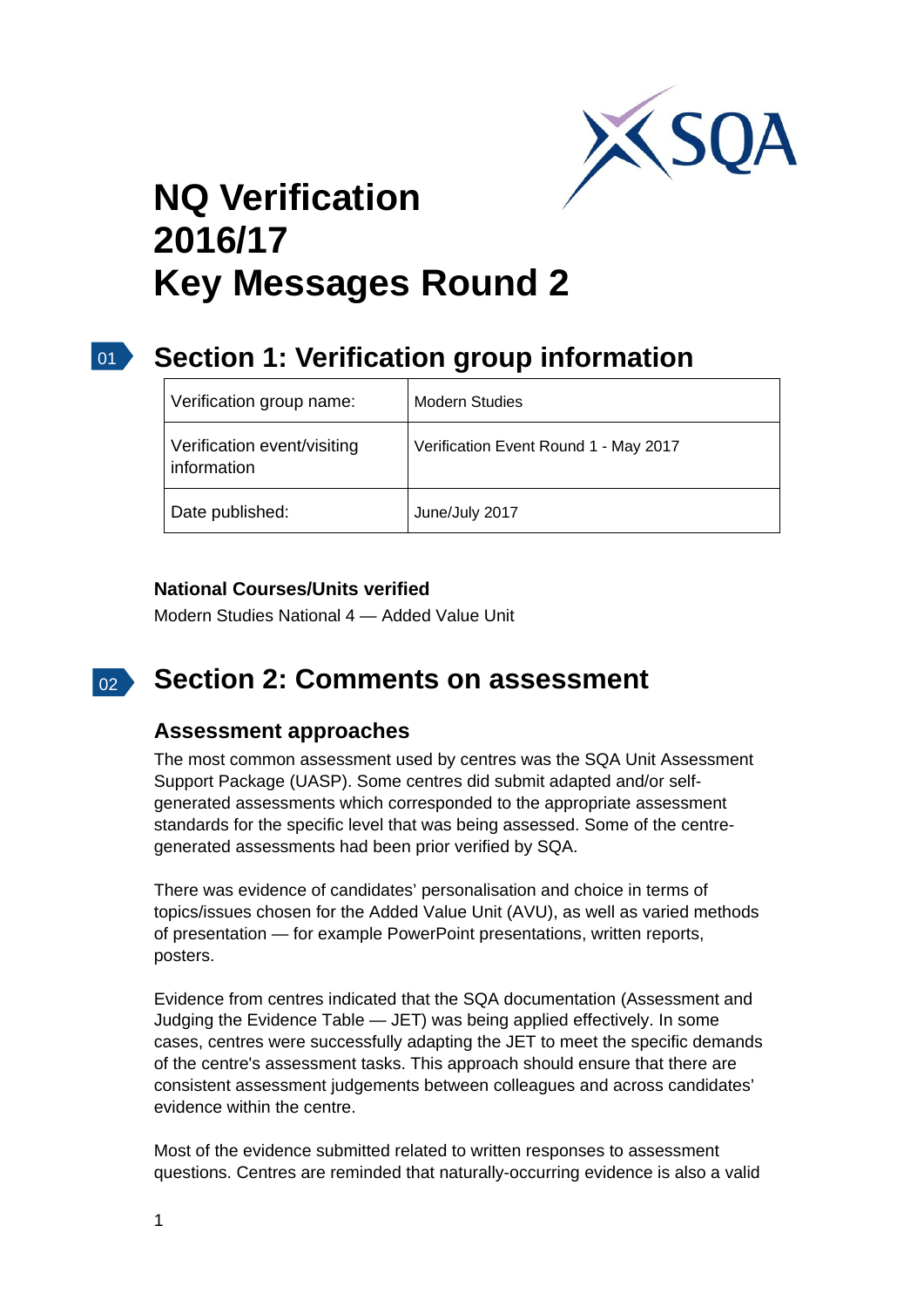way of assessing candidate performance and progress, provided the candidate evidence corresponds with and meets the appropriate assessment standards.

Some centres are over-inflating the assessment standards for some of the outcomes. Centres are reminded that they should adhere to the specific assessment standards and that it is these assessment standards against which candidates should be judged in terms of achievement.

## **Assessment judgements**

Centres are continuing to make appropriate and valid assessment judgements of candidates' evidence for each of the specific assessment standards and outcomes. These judgements are also being correctly verified as part of centres' internal verification procedures. This indicates that centres are applying and correctly interpreting the unit support documentation.

Centres used the Judging Evidence Table (JET) very effectively in articulating the assessment standard to markers and verifiers. The JET should be used by centres to ensure consistency of assessment judgements.

There was evidence of centres continuing to use annotation effectively on scripts where the candidate has achieved the relevant assessment standard. This is good, effective practice as it can facilitate consistent judgements between colleagues and across candidates' work.

There was also evidence of cross-marking and random sampling of candidate evidence, tied to robust and consistent internal verification policies and procedures. These measures ensure consistent assessment judgement across all candidates, and also between the marker and the verifier.

There was strong evidence of continuing professional dialogue taking place within centres in relation to the judging of assessment standards in line with a robust internal verification process and procedure.

Some centres produced and made good use of workbooks/logbooks in effectively supporting candidates to achieve the assessment standards.

There was strong evidence of the Candidate Assessment Record (CAR) being used effectively when recording candidate progress and achievements. The CAR was also used well when recording verbal follow-ups of candidates who just fell short of the assessment standard. Centres appear to be more familiar with, and confident in using, verbal remediation when re-assessing candidates. Centres should note that when this is the case, they should still follow their own internal verification processes and ensure that the candidate's verbal response is noted and assessed, and that the assessment judgement agreed by the centre's verifier.